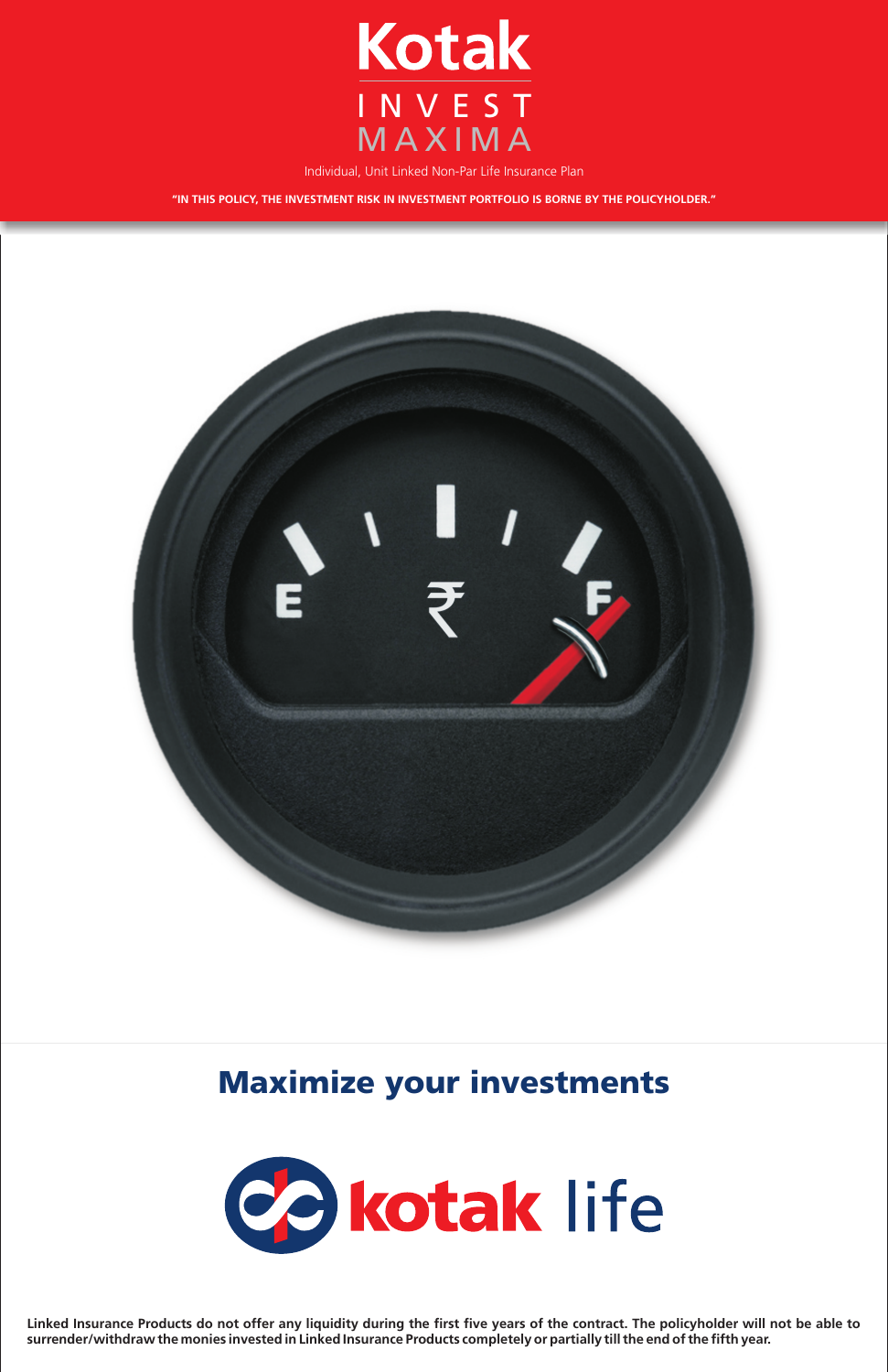# **Key Advantages**



No premium allocation charge

Survival Units: Paid up to 2% of Fund Value starting from



10<sup>th</sup> year & every 5<sup>th</sup> year thereafter



 $\blacktriangledown$ 

Option to choose from two portfolio strategies: Systematic

Switching Strategy, Self Manage<sup>d</sup>

Flexible premium payment options: Regular, Limited & Single

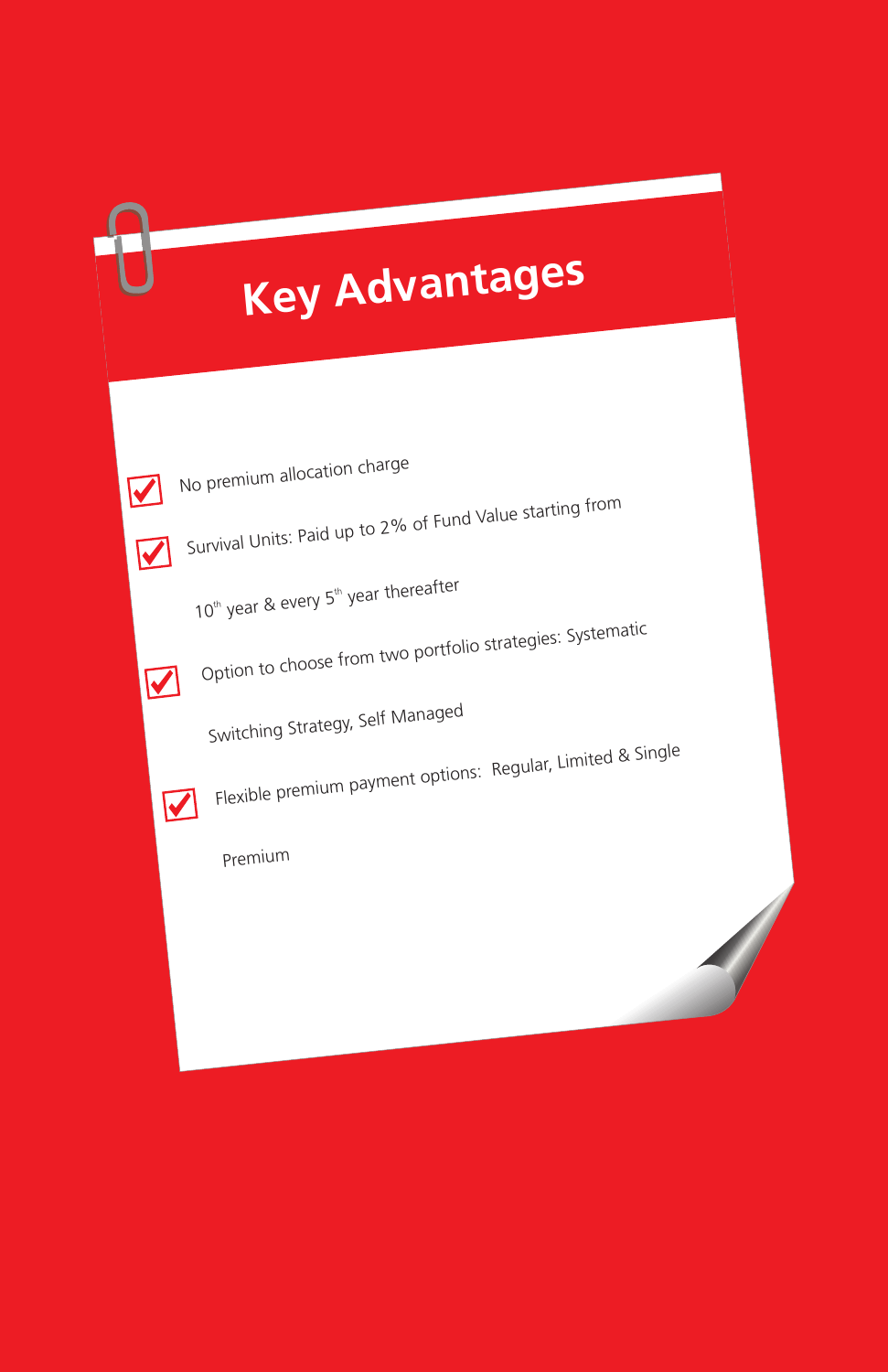

# **KOTAK INVEST MAXIMA**

Individual, Unit Linked Non-Par Life Insurance Plan

As an informed investor you value your financial achievements and also value every Rupee. When it comes to investment, you would like to maximize your investment at an affordable cost. You would also appreciate a systematic entry into the volatile equity market.

Kotak Life Insurance presents to you, Kotak Invest Maxima, an investmentoriented unit linked life insurance plan. This plan offers to maximize your investment with maximum premium allocation and gives an option of Systematic Switching Strategy that allows you to enter the equity market in a systematic manner over a period of time, along with a range of 5 power-packed fund options.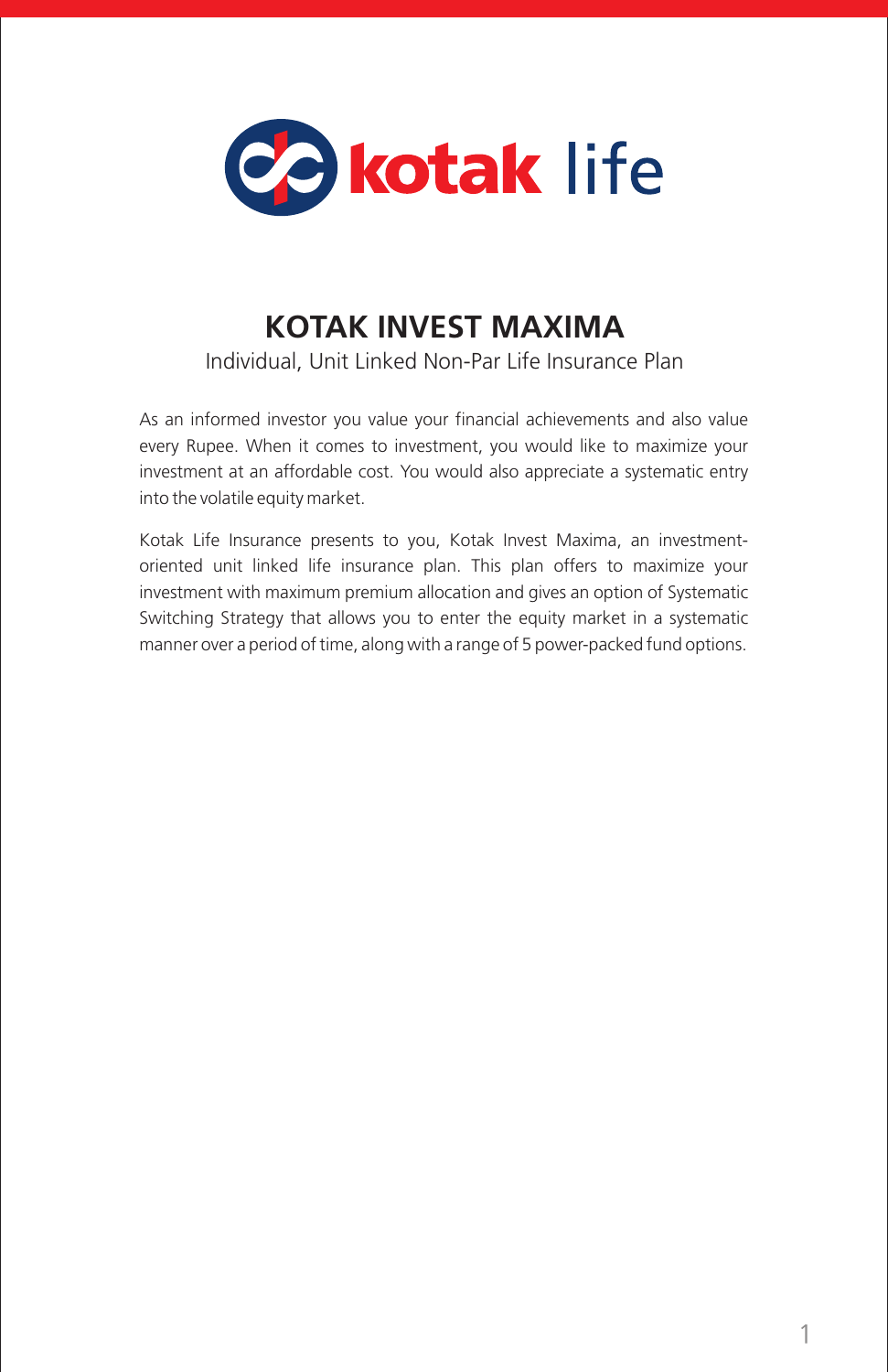# **Portfolio strategies**

Kotak Invest Maxima offers you two portfolio strategies to choose from:

- 1. Self Managed Portfolio Strategy
- 2. Systematic Switching Strategy

## **Self Managed Portfolio Strategy**

If you wish to manage your investment on your own, you should opt for the Self Managed Portfolio Strategy. This strategy offers you the flexibility to choose from a range of 5 power-packed fund options that enable you to maximize your earnings potential. The fund options will allow you to balance your risk profile with the tenure of your investment. You can also switch or change future premium allocation between fund options as per your needs and investment objectives.

| <b>Fund Options</b>                                                          | <b>Investment Objective</b>                                                                                                                                                                                                          | <b>Risk-Return</b><br><b>Profile</b> | <b>Equity</b> | <b>Debt</b>  | <b>Money</b><br><b>Market</b> |
|------------------------------------------------------------------------------|--------------------------------------------------------------------------------------------------------------------------------------------------------------------------------------------------------------------------------------|--------------------------------------|---------------|--------------|-------------------------------|
| (ULIF-033-16/12/09-<br><b>CLAOPPFND-107)</b>                                 | <b>Classic Opportunities Fund</b> Aims to maximize opportunity for<br>you through long-term capital<br>growth, by holding a significant<br>portion in a diversified and flexible<br>mix of large / medium sized company<br>equities. | Aggressive                           | 75%-100%      | $0\% - 25\%$ | $0\% - 25\%$                  |
| <b>Frontline Equity Fund</b><br>(ULIF-034-17/12/09-<br><b>FRLEOUFND-107)</b> | Aims for a high level of capital growth<br>for you, by holding a significant<br>portion in large sized company<br>equities.                                                                                                          | Aggressive                           | 60%-100%      | $0\% - 40\%$ | $0\% - 40\%$                  |
| <b>Balanced Fund</b><br>(ULIF-037-21/12/09-<br><b>BALKFND-107)</b>           | Aims for moderate growth for you by<br>holding a diversified mix of equities<br>and fixed interest instruments                                                                                                                       | Moderate                             | $30\% - 60\%$ | 20%-70%      | $0\% - 40\%$                  |
| <b>Dynamic Bond Fund</b><br>(ULIF-015-15/04/04-<br>DYBNDFND-107)             | Aims to preserve your capital by<br>investing in high quality corporate<br>bonds and generating relatively<br>higher fixed returns.                                                                                                  | Conservative                         |               | 60%-100%     | $0\% - 40\%$                  |
| <b>Money Market Fund</b><br>(ULIF-041-05/01/10-<br><b>MNMKKFND-107)</b>      | Aims to protect your capital and not<br>have downside risks.                                                                                                                                                                         |                                      |               |              | 100%                          |

# **4 Systematic Switching Strategy (SSS)**

If you don't want to get hassled with management of your investment and yet desire the best out of them, you can opt for the Systematic Switching Strategy option that can be chosen at the inception or any time during the policy term wherein you can participate in the volatile equity markets in a systematic manner. This option if chosen, allows you to invest all or some part of the investment in Money Market Fund and transfer a pre-defined amount every month into either of the following funds:

- 1. Classic Opportunities Fund
- 2. Frontline Equity Fund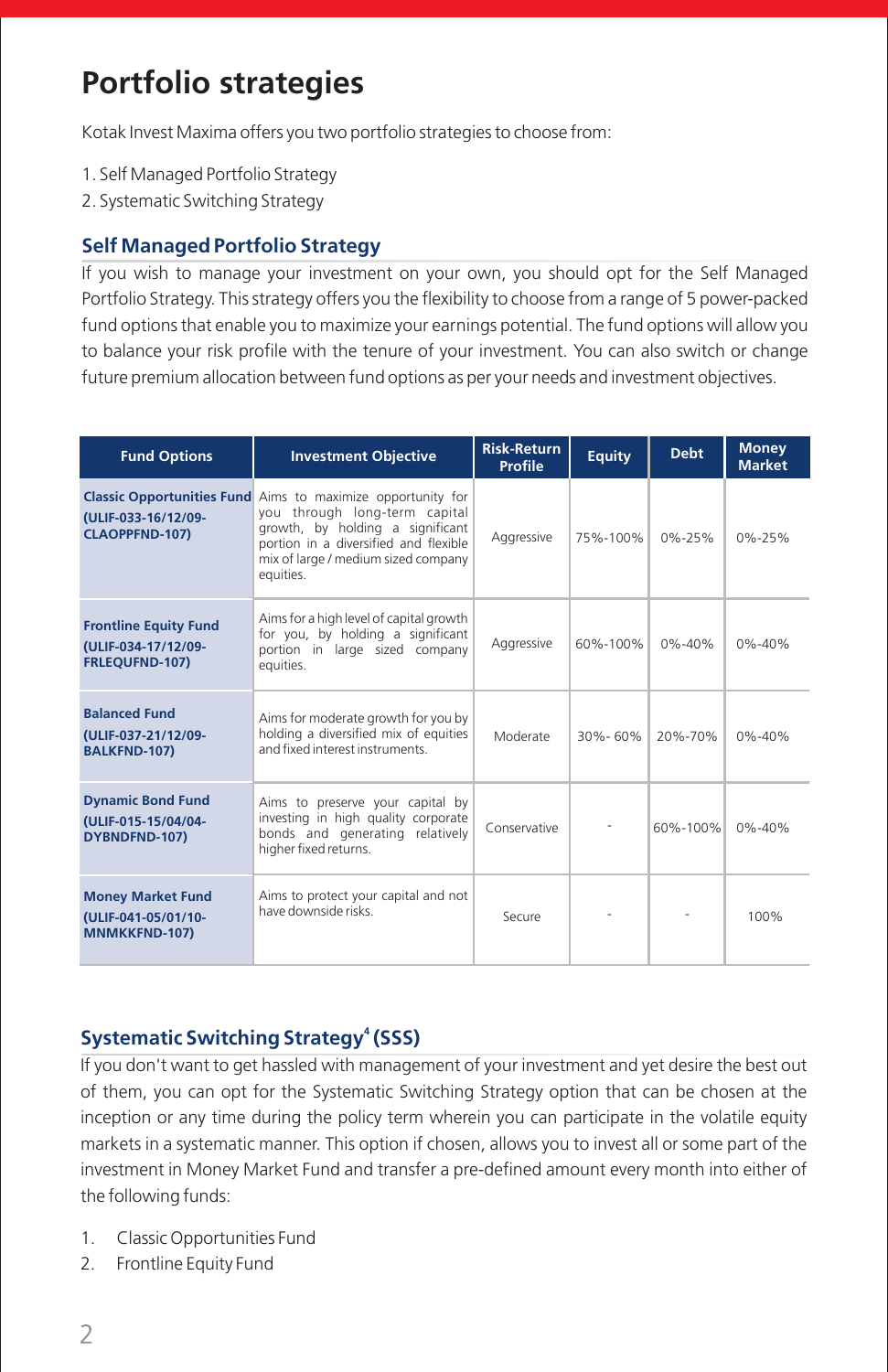For this option to be applicable the minimum investment amount should be  $\bar{\tau}$ 25,000. SSS would be executed by redeeming the required number of units from Money Market Fund at the applicable unit price, and investing the proceeds in the Classic Opportunities Fund or Frontline Equity Fund at the applicable unit price. The transfer is executed automatically at the beginning of the policy month (even at the inception of the policy).

## **Mechanism for Switching**

A portion of total units available in the Money Market Fund shall be switched automatically into the selected fund i.e. Classic Opportunities Fund or Frontline Equity Fund in the following manner each policy year:

| Policy Month 1:  | 1/12 of the units available at the beginning Policy Month 1        |
|------------------|--------------------------------------------------------------------|
| Policy Month t:  | 1/(13-t) of the units available at the beginning of Policy Month t |
| Policy Month 12: | Balance units available at the beginning of Policy Month 12        |

We also offer a strategy to exit the market.

# **5 Systematic Exit Strategy (SES)**

During the last policy year, you will have the choice to switch out of the selected fund, i.e. you can move the amount accumulated in either Classic Opportunities Fund or Frontline Equity Fund to the Money Market Fund systematically over a 12-month period, in a similar manner as mentioned above.

| Month 1 (Last Policy Year):  | 1/12 of the units available in the selected fund |
|------------------------------|--------------------------------------------------|
| Month t (Last Policy Year):  | 1/(13-t) of the units available                  |
| Month 12 (Last Policy Year): | Balance units available                          |

SES can be availed at the option of the policyholder, either at policy inception or at any time prior to the final policy year.

Other details of the transfer are mentioned in Terms & Conditions.

# **Boost your savings through Survival Units**

We appreciate your desire for long-term savings and protection. To further reward long-term savings and in appreciation of your trust in us, this plan will provide survival units every 5 years starting from the end of 10th policy year, provided your Policy is in force. These additions will be credited to the Main Account and hence opting for longer policy terms will help your investments.

| <b>Annual / Single Premium</b>                 | ₹ 50,000 to ₹ 74.999 | ₹ 75,000 & Above |
|------------------------------------------------|----------------------|------------------|
| <b>Survival Units^</b><br>(as % of Fund Value) | $\cdot$ %            | 2%               |

^ Average of the Fund Value on the relevant date and the two preceding year ends.

# **Maturity Benefit**

Maturity benefit will be the sum of

- Fund Value in the Main Account including Survival Units, if any, and
- Fund Value in Top-Up Accounts, if any.

You can take your maturity proceeds in the following manner:

- Entire maturity proceeds as an immediate payout in one go, or
- Part of the maturity proceeds as a lump sum and part as installments under Settlement Option<sup>11</sup> for five years or
- Whole amount in installments over a maximum period of five years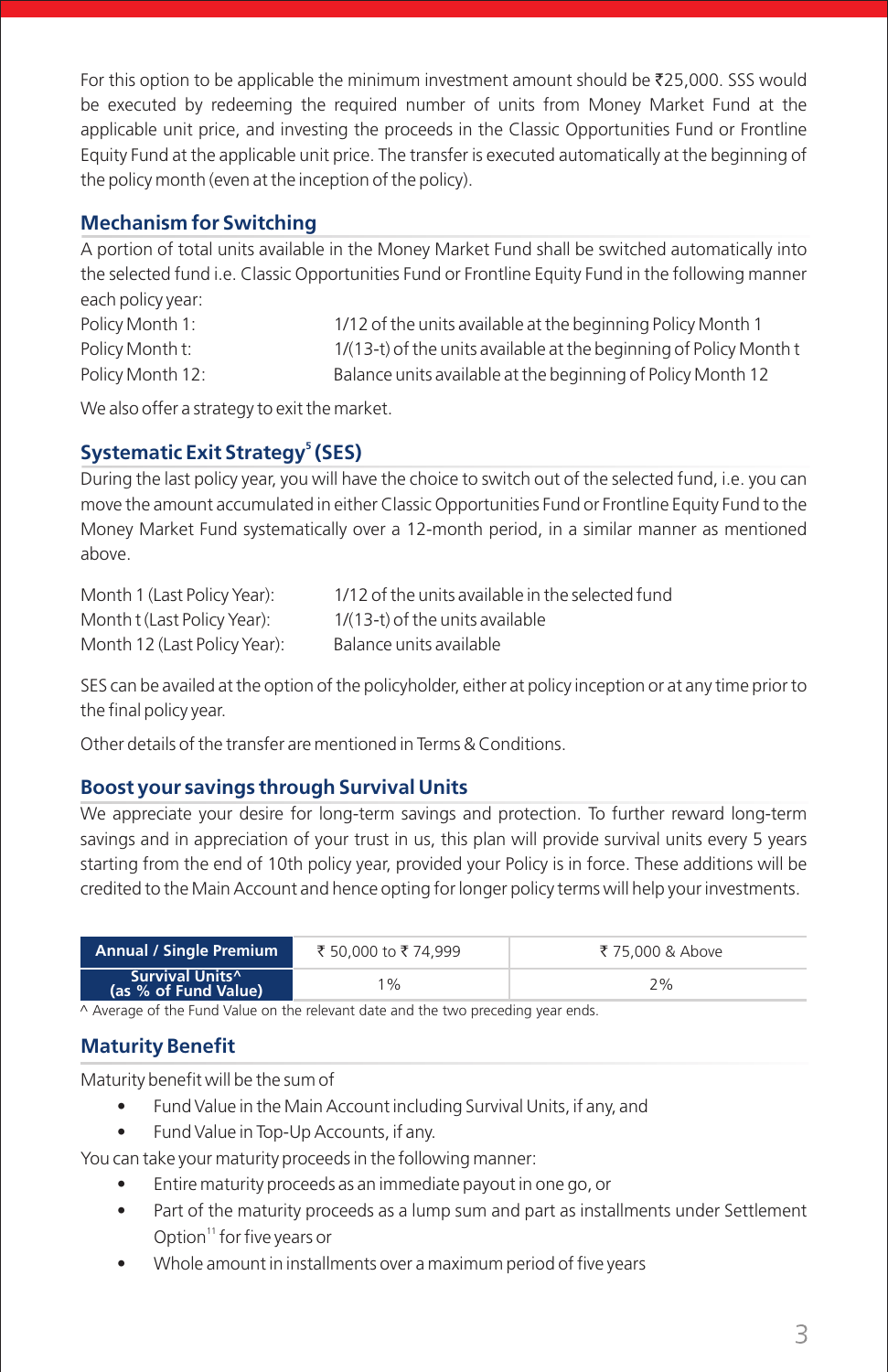# **<sup>2</sup>Death Benefit**

Life is uncertain and you would not want to take a chance when it comes to your loved ones. We understand that you would like to ensure your family's well-being irrespective of whether you are around or not. In the unfortunate event of death, your family would receive sum of: Highest of:

- Basic Sum Assured less applicable partial withdrawal from Main Account (if any)\* or
- Fund Value in Main Account including Survival Units, if any or
- 105% of the total premium(s) paid up to the date of death less applicable partial withdrawals from the Main Account (if any)\*

#### PLUS.

Highest of:

- Top-Up Sum Assured or
- Fund Value of Top-Up Account or
- 105% of the total Top-Up Premiums

with respect to each Top-Up Premium paid (if any)

\*Note: Applicable partial withdrawals, if any will get adjusted with the death benefit. Please refer to T&C Point No. 3 for details.

# **Enhancing your Options**

To allow your investment plan to keep pace with the changing times and varying needs of your family, you can opt for some of our additional benefits.

| <b>Additional Features</b>                                | <b>Benefits</b>                                                                                                                                                                                                                                                                                                        |
|-----------------------------------------------------------|------------------------------------------------------------------------------------------------------------------------------------------------------------------------------------------------------------------------------------------------------------------------------------------------------------------------|
| Top-Up Premiums <sup>1</sup>                              | Increase your investment contribution as and when you have surplus money                                                                                                                                                                                                                                               |
| Partial Withdrawals <sup>3</sup>                          | Be able to meet any sudden or unforeseen expenses, from the 6th year onwards                                                                                                                                                                                                                                           |
| Discontinuance <sup>7</sup> of policy                     | In the event of unforeseen financial condition, you may decide to discontinue<br>the policy. Discontinuance of policy within first 4 policy years will attract<br>Discontinuance Charges, and the benefits will only be paid at the end of the 5th<br>year. No Discontinuance charges apply after the 4th policy year. |
| Switching/ Premium Re-<br>direction                       | Switch between fund options or change future premium allocation as per your<br>needs and investment objectives to maximize your returns                                                                                                                                                                                |
| Increase / Decrease in<br>Basic Sum Assured <sup>10</sup> | Alter your Basic Sum Assured to keep your cover relevant (on policy anniversaries,<br>subject to limits).                                                                                                                                                                                                              |

#### **Tax Benefit**

Tax benefits are subject to conditions specified as per Income-tax Act, 1961. Customer is advised to take an independent view from tax consultant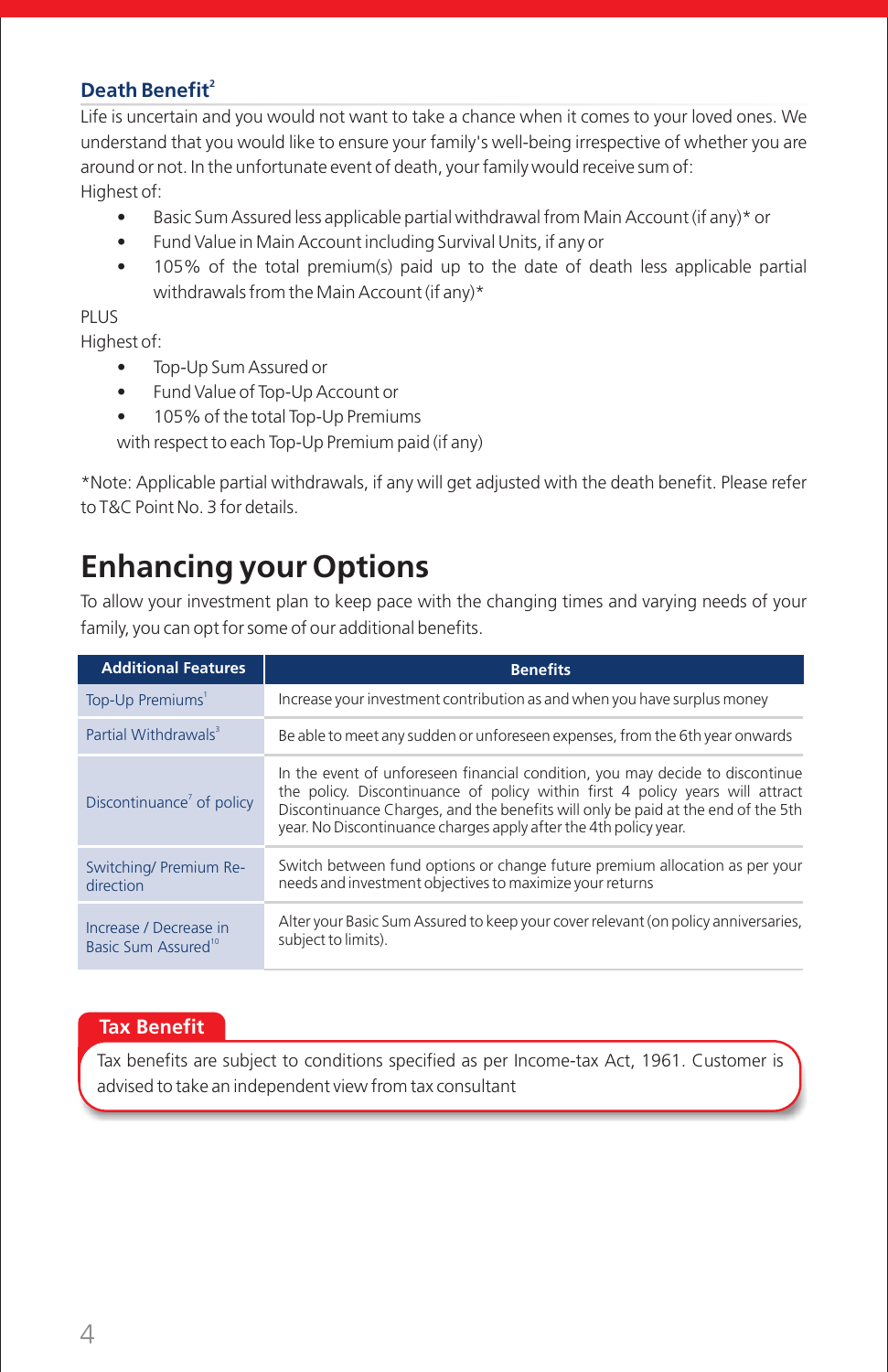# **Eligibility**

| <b>Reqular Pay: Min: 0 years*; Max: 65 years</b><br><b>Limited Pay:</b><br>• For Policy Term of 10/15 years: <b>Min:</b> 0 years*; <b>Max:</b> 64 years<br>• For Policy Term of 20/25/30 years: Min: 0 years*; Max: 55 years<br>Single Pay:<br>Option 1:<br>• For Policy Term 10 years : <b>Min:</b> 0 years*; <b>Max:</b> 45 years<br>• For Policy Term 15 years: <b>Min:</b> 0 years*; <b>Max:</b> 42 years<br>Option 2:<br>• For Policy Term 10 years : <b>Min:</b> 0 years*; <b>Max:</b> 65 years<br>• For Policy Term 15 years : <b>Min:</b> 0 years*; <b>Max:</b> 60 years |
|----------------------------------------------------------------------------------------------------------------------------------------------------------------------------------------------------------------------------------------------------------------------------------------------------------------------------------------------------------------------------------------------------------------------------------------------------------------------------------------------------------------------------------------------------------------------------------|
| Min: 10 years, Max: 75 years                                                                                                                                                                                                                                                                                                                                                                                                                                                                                                                                                     |
| Regular Premium: 10, 15, 20, 25 & 30 years<br>Limited Premium: 10, 15, 20, 25 & 30 years<br>Single Premium: 10 & 15 years                                                                                                                                                                                                                                                                                                                                                                                                                                                        |
| Regular: Same as Policy Term chosen<br>Limited: 5 years                                                                                                                                                                                                                                                                                                                                                                                                                                                                                                                          |
| Annual & Single                                                                                                                                                                                                                                                                                                                                                                                                                                                                                                                                                                  |
| Regular - ₹ 50,000 - ₹ 1,00,000<br>Limited - ₹ 75,000 - ₹ 1,00,000<br>Single - ₹ 2,50,000 – No Limit, subject to BAUP                                                                                                                                                                                                                                                                                                                                                                                                                                                            |
|                                                                                                                                                                                                                                                                                                                                                                                                                                                                                                                                                                                  |

#### **Regular and Limited Pay:**

|                    | Min SA:                                                                                                                             |                                                                                                                                            |  |                 |                                     |                    |                                           |  |
|--------------------|-------------------------------------------------------------------------------------------------------------------------------------|--------------------------------------------------------------------------------------------------------------------------------------------|--|-----------------|-------------------------------------|--------------------|-------------------------------------------|--|
|                    |                                                                                                                                     | <b>Regular Pay</b>                                                                                                                         |  |                 |                                     | <b>Limited Pay</b> |                                           |  |
|                    |                                                                                                                                     | Upto 60 years                                                                                                                              |  | $61 - 65$ years | Upto 53 years                       |                    | 54 - 64 years                             |  |
|                    |                                                                                                                                     | $10 \times AP$                                                                                                                             |  | 7 X AP          | $10 \times AP$                      |                    | 7 X AP                                    |  |
|                    | Max SA:                                                                                                                             |                                                                                                                                            |  |                 |                                     |                    |                                           |  |
|                    |                                                                                                                                     | <b>Regular Pay</b>                                                                                                                         |  |                 | <b>Limited Pay</b><br>(10/5 & 15/5) |                    | <b>Limited Pay</b><br>(20/5, 25/5 & 30/5) |  |
| Basic Sum Assured  | Age                                                                                                                                 | Multiple of AP                                                                                                                             |  | Age             | Multiple of AP                      | Age                | Multiple of AP                            |  |
|                    | $0 - 45$                                                                                                                            | 25                                                                                                                                         |  | $0 - 34$        | 25                                  | $0 - 34$           | 25                                        |  |
|                    | 46-54                                                                                                                               | 15                                                                                                                                         |  | 35-45           | 15                                  | 35-45              | 12                                        |  |
|                    | 55-60                                                                                                                               | 10                                                                                                                                         |  | 46-54           | 10                                  | $46 - 53$          | 10                                        |  |
|                    | 61-65                                                                                                                               | 7                                                                                                                                          |  | 55-64           | 7                                   | 54-55              | 7                                         |  |
|                    | <b>Single Premium:</b><br>Option I: 5 times SP<br>Option II: 1.25 times SP<br>Where<br>AP: Annualised Premium<br>SP: Single Premium |                                                                                                                                            |  |                 |                                     |                    |                                           |  |
| Top-Up Premium     | Min:<br>Max:                                                                                                                        | ₹20,000<br>Total Top-Up premium paid shall not exceed the sum of all the<br>Annualised premiums /Single premium paid at that point of time |  |                 |                                     |                    |                                           |  |
| Top-Up Sum Assured |                                                                                                                                     | 1.25 X Top-Up Premium                                                                                                                      |  |                 |                                     |                    |                                           |  |

#Ages above will be as on the last birthday

\*For age 0 to 7 years, underwriting screening will apply

# **Illustration**

Sujay is a 35-year-old professional who lives with his wife and children. He holds a respected position in one of the leading Pharma companies, with a steady stream of income. He wants to invest his money with the objective of maximizing its investment potential. He is keen to invest in equity but is unable to put in the time required for managing the investment. Kotak Invest Maxima provides the perfect solution for him as it gives him the option to invest in funds of his choice and at the same time he enjoy adequate protection.

Given below is an illustration of the benefits payable to Sujay for an Annual premium of  $\bar{\mathcal{J}}1,00,000$ , policy term and premium payment term of 20 yrs and a Sum Assured of  $\bar{\mathcal{J}}10,00,000$ :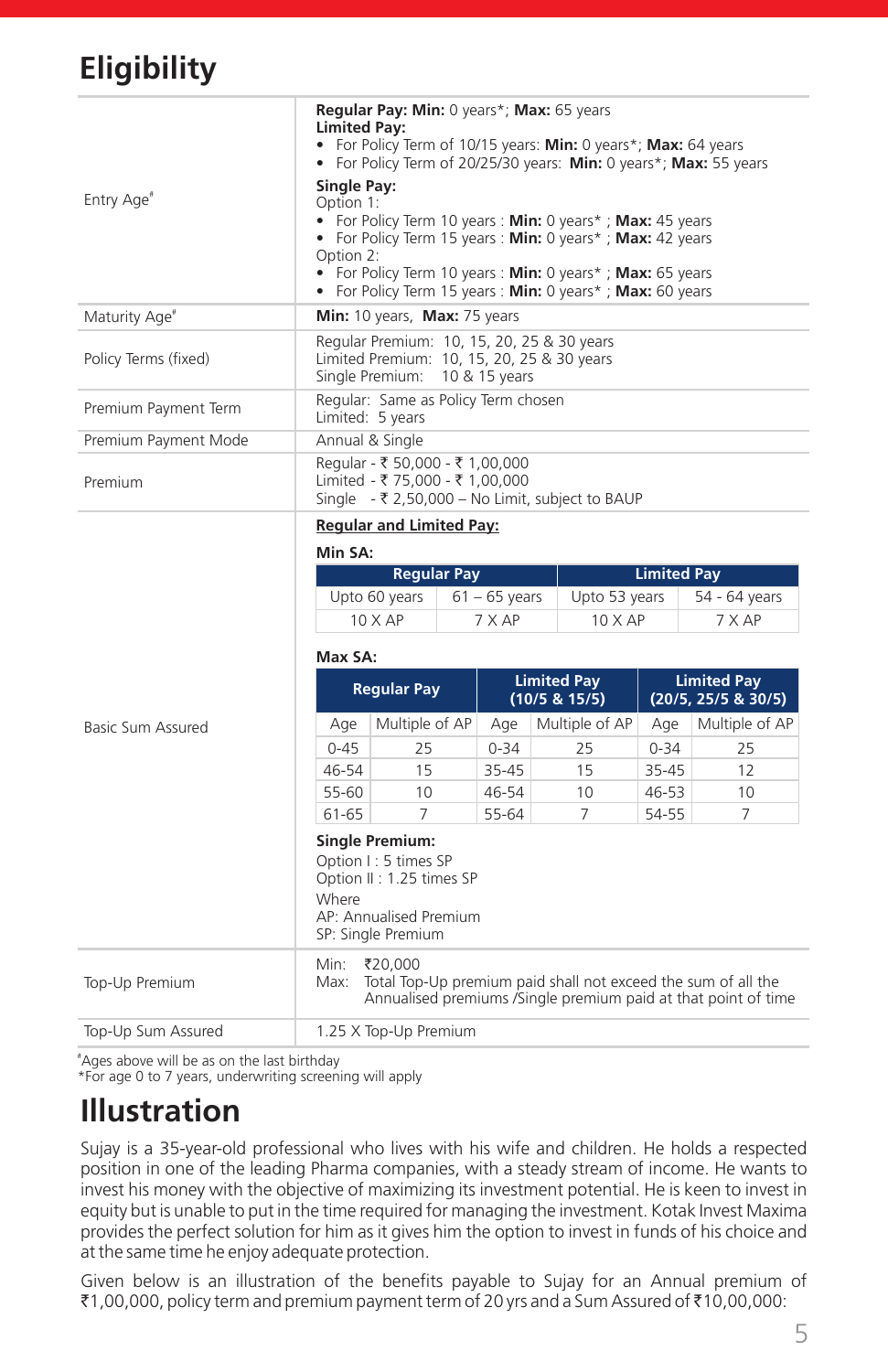|                 |                             |                                          | Benefits at 4% <sup>#</sup> p.a. |                             |                          | Benefits at 8% <sup>*</sup> p.a. |
|-----------------|-----------------------------|------------------------------------------|----------------------------------|-----------------------------|--------------------------|----------------------------------|
| End of<br>Years | Age<br>$(in \text{ years})$ | <b>Cumulative</b><br>Premium $(\bar{z})$ | <b>Fund Value</b><br>(₹)         | <b>Death Benefit</b><br>(₹) | <b>Fund Value</b><br>(₹) | <b>Death Benefit</b><br>(₹)      |
| 5               | 40 <sub>1</sub>             | 5,00,000                                 | 4.90.996                         | 10,00,000                   | 5,52,689                 | 10,00,000                        |
| 10              | 45                          | 10,00,000                                | 10,65,567                        | 10,65,567                   | 13,31,259                | 13,31,259                        |
| 15              | 50                          | 15,00,000                                | 17,26,527                        | 17,26,527                   | 24,09,070                | 24,09,070                        |
| 20              | 55                          | 20,00,000                                | 24,83,215                        |                             | 38,98,216                |                                  |

The above illustration assume 100% investment in Classic Opportunities Fund and is an extract of a separate, more detailed benefit illustration. For full details, please refer to the Benefit Illustration. The above figures are net of Goods and Services Tax and Cess<sup>17</sup>, as applicable. Goods and Services Tax and Cess rates are subject to change from time to time as per the prevailing tax laws and/or any other laws. The values are based on assumed investment rate of return of 4% p.a. & 8% p.a. The values shown are not guaranteed and they are not upper and lower limit of what you might get back as the value of your policy is dependent on a number of factors including future investment performance. The actual experience may be different from the illustrated.

# **Charges**

# **Premium Allocation Charge**

This charge is a percentage of the premium. The net premium is then allocated at the Net Asset Value (NAV)<sup>12</sup> prevailing on the date of receipt of premiums.

However, there are no allocation charges for this plan. There are no allocation charges on Top-up premiums.

# **Policy Administration Charge**

The administration charge is a percentage of the first year's annualised premium paid and will be recovered through monthly cancellation of units. These charges are not applicable for Top-Up Accounts. The charges for this plan are:

- For Single Pay: 0.22% p.m.\* for first five policy years
- For Regular & Limited Pay: 0.60% p.m.\* up to the premium payment term

\* These charges are subject to a maximum of  $\text{\texttt{\$}500 p.m.}$ 

## **Fund Management Charge (FMC)**

To manage your money efficiently, an annual charge is levied as a percentage of the Fund Value and is adjusted in the Net Asset Value (NAV) on a daily basis. The annual FMC of the funds in this plan are:

| 1.35% p.a.    |
|---------------|
| $1.35\%$ p.a. |
| $1.35\%$ p.a. |
| 1.20% p.a.    |
| 0.60% p.a.    |
| 0.50% p.a.    |
|               |

## **Switching Charge**

The first fifteen switches (including the 12 automatic fund switches, if Systematic Switching Strategy is chosen) in a policy year are free. For every additional switch thereafter,  $\overline{500}$  will be charged.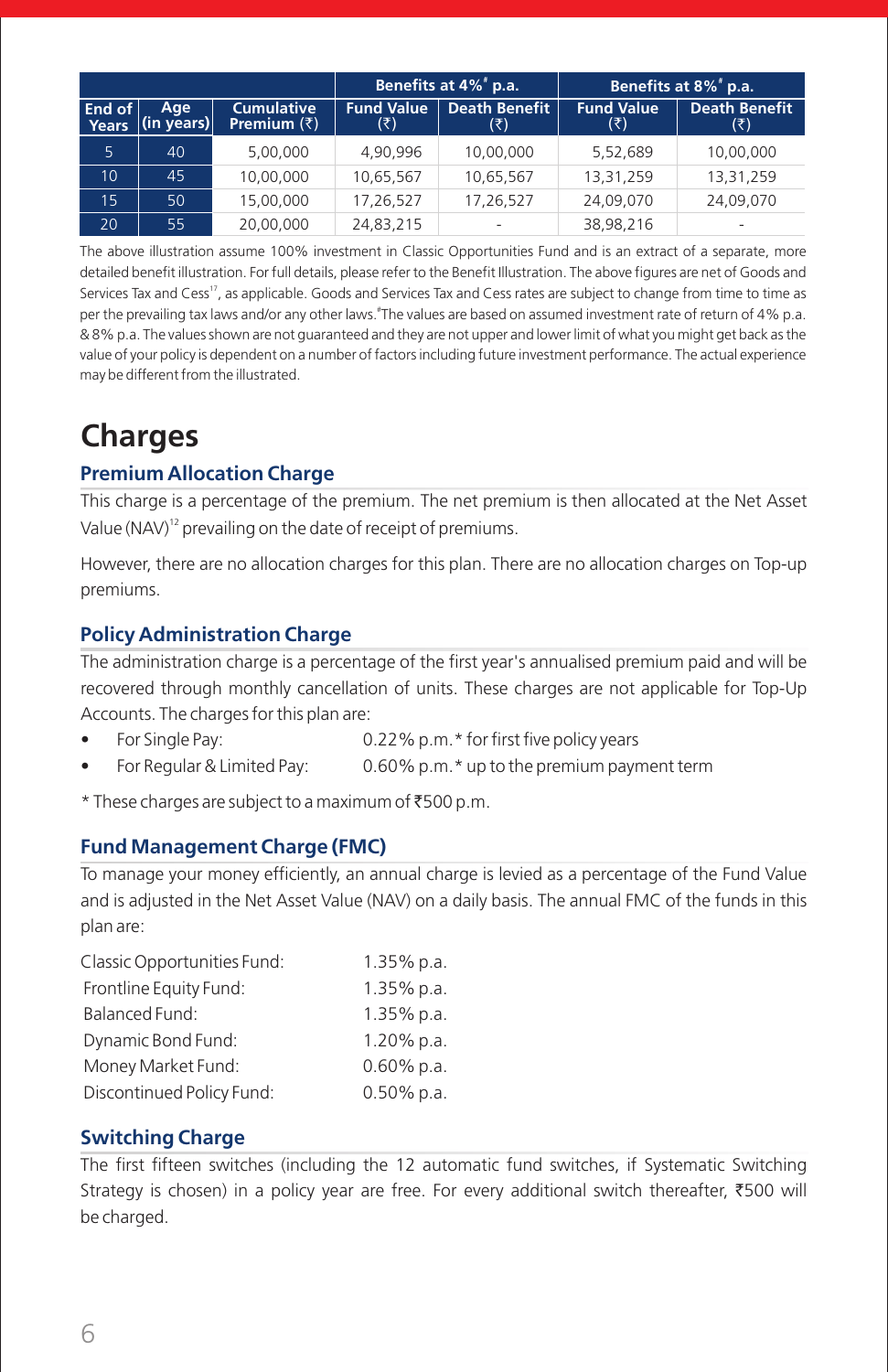# **Partial Withdrawal Charge**

For each Partial Withdrawal from the Main Account in any policy year ₹500 will be charged.

#### **Discontinuance Charge**

The discontinuance charges under Regular / Limited Premium Payment Option will be applicable on Main Account only and not on Top-Up Accounts. The Discontinuance charge applicable will be:

#### **For annualized premium up to** ` **50,000 :**

| Year during which<br>policy is discontinued |                                                                                 |                                                                                 |                                                                           | 4                                                                            | 5 &<br>Onwards |
|---------------------------------------------|---------------------------------------------------------------------------------|---------------------------------------------------------------------------------|---------------------------------------------------------------------------|------------------------------------------------------------------------------|----------------|
| <b>All Premiums</b>                         | Lowest of:<br>$\bullet$ 20% of AP<br>$\bullet$ 20% of FV<br>$\bullet$ ₹ 3.000/- | Lowest of:<br>$\bullet$ 15% of AP<br>$\bullet$ 15% of FV<br>$\bullet \t{7.000}$ | l owest of :<br>$\bullet$ 10% of AP<br>$\bullet$ 10% of FV<br>• ₹ 1.500/- | lower of:<br>$\bullet$ 5% of AP<br>$\bullet$ 5% of FV<br>$\bullet$ ₹ 1.000/- | Nil            |

**For annualized premium above** ` **50,000**

| Year during which<br>policy is discontinued |                                      |                                      |                                      | 4                                    | 5 &<br>Onwards |
|---------------------------------------------|--------------------------------------|--------------------------------------|--------------------------------------|--------------------------------------|----------------|
| <b>All Premiums</b>                         | Lower of 6% of AP<br>FV. Max ₹ 6.000 | Lower of 4% of AP<br>FV. Max ₹ 5.000 | Lower of 3% of AP<br>FV. Max ₹ 4.000 | Lower of 2% of AP<br>FV. Max ₹ 2.000 | Nil            |

AP: Annualized Premium; FV: Fund Value

## **Mortality Charge**

This is the cost of life cover, which will be levied by cancellation of units on a monthly basis. Given below are the charges per thousand Sum at Risk\* for a healthy individual

| Age (in years)          | 20<br>30 |      | 40    | 50    |  |
|-------------------------|----------|------|-------|-------|--|
| <b>Mortality charge</b> | 1.099    | .287 | 2.258 | 5.768 |  |

\* Sum at Risk = Death Benefit – Fund Value, in respect of both the Main and Top-Up Accounts. Sum At Risk during Settlement Period = Death Benefit during Settlement - Fund Value; Sum At Risk for Top-Up Account, if any= Top-Up Death Benefit – Top-Up account Fund Value

# **Miscellaneous Charges**

The charge for replacement of policy document and alteration in Basic Sum Assured is  $\overline{2}250$  per request. For premium redirection, a fee of  $\bar{\mathcal{E}}$ 100 will be charged.

# **Maximize your investment in 4 easy steps**

## **Now that you are aware of the Kotak Invest Maxima features and benefits, just follow the below mentioned easy steps and get the maximum out of your investments:**

- **Step 1:** Choose to pay your premiums under Regular Payment mode or Limited Payment for 5 yrs or a one-time lump sum as a Single Premium
- **Step 2:** Choose the term for which you wish to invest and the corresponding premium
- **Step 3:** Choose your life insurance cover the Sum Assured, depending on your existing insurance cover and needs.
- **Step 4:** Invest your premium in all or any of the 5 available investment funds OR opt for the unique 'Systematic Switching Strategy'.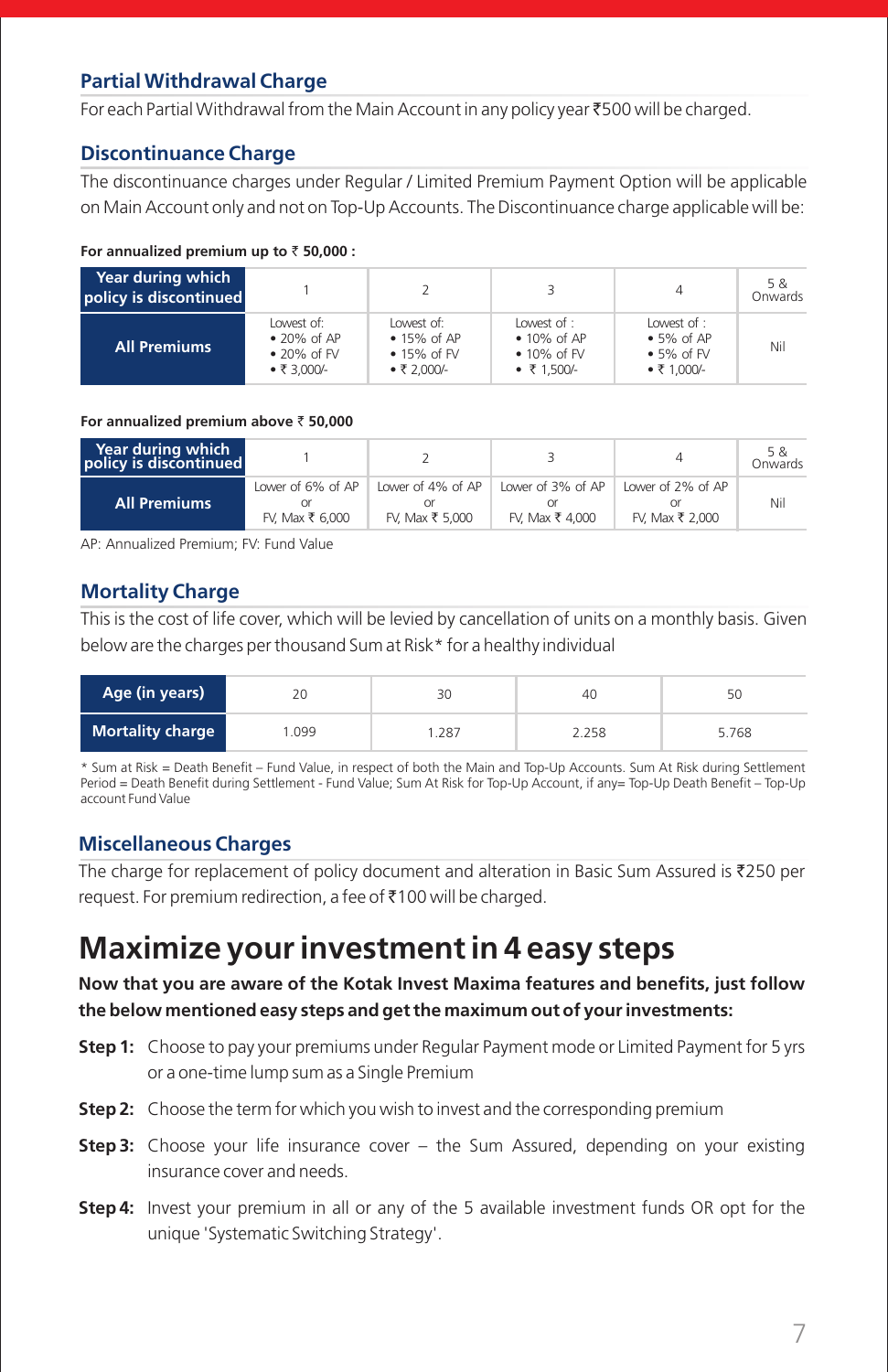# **Terms and Conditions**

## **1. Top-Up Premiums**

The aggregate of all Top-Up premiums during the policy term should not exceed the sum of all the premiums (Regular, limited or Single Premium) paid till that point of time. Top-Up premiums will be invested in separate Top-Up Accounts, each with a lock-in of 5 years from the date of Top-Up. Each Top-Up will have a Top-Up Sum Assured of 125% of Top-Up amount. Minimum Top-Up premium is  $\bar{\tau}$  20,000. No Top-Ups will be allowed during the last five years of the policy term.

### **2. Death Benefit**

In case of death during the Grace Period, Death Benefit as defined above will be payable and the policy terminates thereafter.

#### **3. Partial Withdrawals**

- Partial Withdrawals will be allowed after completion of five policy years and provided five full years' premiums are paid.
- Minimum amount for partial withdrawal is  $\bar{x}$ 10,000.
- Minimum balance of one premium for Regular & Limited Premium payment option and ₹10,000 for Single Premium Payment option should be maintained in the Main Account after Partial Withdrawals.
- If the Fund Value (after Partial Withdrawal) falls below one Annualised premium for Regular/ Limited Premium Payment option and ₹10,000 for Single Premium Payment option, either because of a charge or due to a fall in NAV, the policy will continue whilst the Fund Value in the Main Account remains positive.
- The partial withdrawals leading to termination of the policy shall not be allowed.
- Partial Withdrawals must be made first from the qualifying Top-Up Account.
- The partial withdrawal from Main Account will be allowed only if there is insufficient amount in the Top-Up Accounts or the relevant Top-Up Accounts are still in their lock-in period of 5 years
- Partial withdrawal will not be allowed during Discontinuance state and during Settlement period
- Partial withdrawal will be allowed during reduced paid-up state
- Partial withdrawal will be allowed only if the Life Insured is a major
- On making Partial Withdrawals, the Basic Sum Assured payable on death shall be reduced to the extent of Partial Withdrawals made from the Fund Value from the Main Account during the two years period immediately preceding the date of death of the Life Insured.
- Also, 105% of the total premiums paid under the Base Plan shall be reduced by Partial Withdrawal made from Main Account during the two year period immediately preceding the death of the Life insured.

## **4. Systematic Switching Strategy (SSS)**

- Option by the policyholder is exercisable either at the policy inception or on any policy anniversary
- SSS can be stopped at any point of time during the policy term by a written request and it shall take effect from the next policy month after receipt of the written request
- SSS can be re-started at any point of time during the policy term by a written request and it shall take effect from the next policy anniversary after receipt of the written request
- In case of switch in to Money Market Fund, after confirmation from Policyholder, SSS will be stopped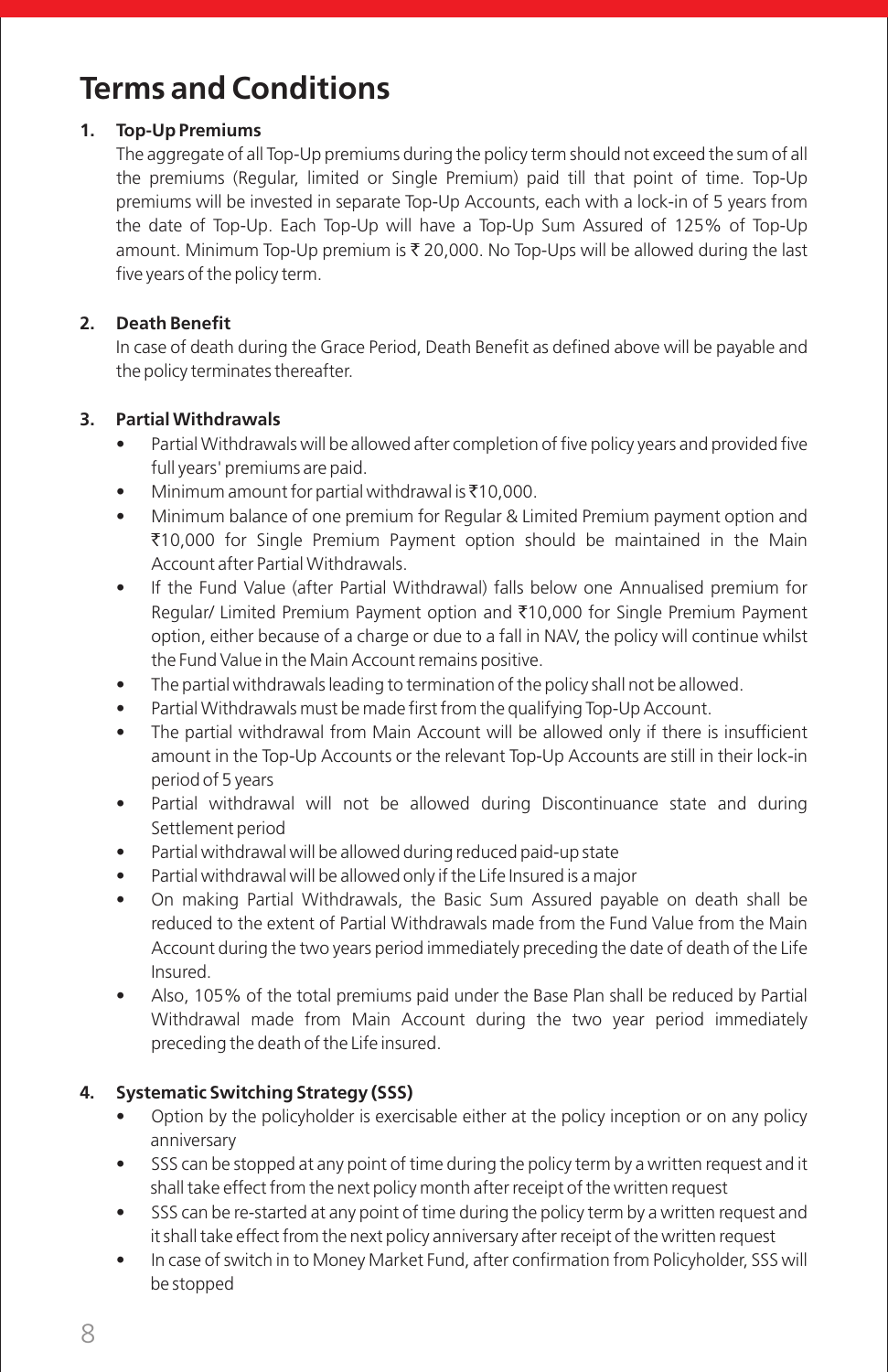- Manual fund switching for the funds on which SSS is active and on other available funds is allowed at applicable charges
- Switching out of the funds is allowed at any point in time. In case of partial switch out, the SSS would apply to the remaining Fund Value. In case of complete switch out, the effective amount transferred through SSS will be zero. The SSS would be active and applicable from the next premium received
- SSS Option will not be available for Top-Up Premiums.
- SSS will not operate in the final policy year, if Systematic Exit Strategy (SES) has been availed of.

### **5. Systematic Exit Strategy (SES)**

SES can be opted for either at the policy inception or at any time prior to the final policy year.

The policyholder will have the option to stop the SES at any point of time during the policy term, even in the last year, when it is operating, by a written request and it shall take effect from the next policy monthly anniversary after the receipt of request

The 15 free switches offered under this product, include the automatic fund switches (maximum 12) under the SSS or SES option. In case SSS or SES is stopped during the policy year the unused free switches will be available to the policyholder. Normal switching conditions will be applicable.

#### **6. Grace Period**

There is a Grace Period of 30 days for the annual mode from the due date for payment of premium. If the premium is not paid until the end of the Grace Period, Kotak Life Insurance will send a communication within a period of 3 months to the policyholder to either revive the policy within 3 years or terminate the policy without any risk cover. In case of death during the Grace Period, Death Benefit will be payable and the policy terminates thereafter.

#### **7. Discontinuance**

No policy shall be treated as discontinued on non-payment of the said premium if, within the grace period, the premium has not been paid due to the death of the insured or upon the happening of any other contingency covered under the policy.

#### **Regular & Limited Pay Policies :**

#### **Discontinuance before the completion of five Policy years:**

- i. If premiums are not paid within the grace period, the Fund Value after deducting applicable discontinuance charges shall be credited to the Discontinued Policy Fund, the life cover shall cease.
- ii. This Discontinued Policy Fund will earn interest rate at least equal to the minimum guaranteed interest (currently 4% p.a.) as specified by IRDAI till the end of lock-in period (5 years from policy inception) or revival period as applicable. The minimum guaranteed interest rate applicable to the Discontinued Policy Fund shall be declared by the Authority from time to time.
- iii. On such discontinuance, Company shall communicate the status of the policy to the policyholder within 3 months of the first unpaid premium and provide the option to revive the policy within the revival period of 3 years or end of Lock-in period whichever is earlier.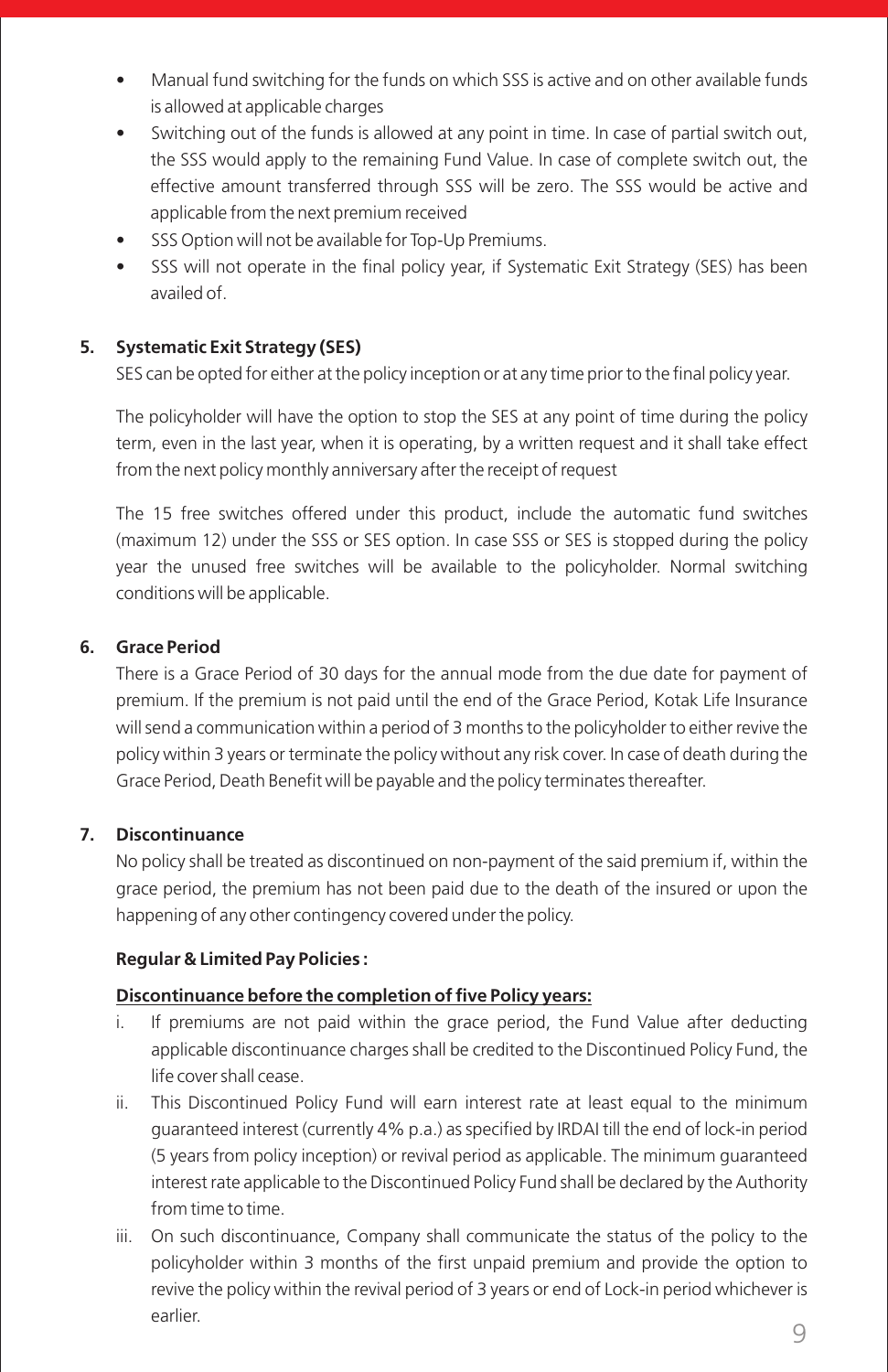The treatment under various scenarios is tabulated below -

| Scenario       | <b>Description</b>                                                                                                                                                                                                                                                                              | <b>Treatment</b>                                                                                                                                                                                                                                                                                                                                                                                                                                                                                           |  |
|----------------|-------------------------------------------------------------------------------------------------------------------------------------------------------------------------------------------------------------------------------------------------------------------------------------------------|------------------------------------------------------------------------------------------------------------------------------------------------------------------------------------------------------------------------------------------------------------------------------------------------------------------------------------------------------------------------------------------------------------------------------------------------------------------------------------------------------------|--|
| 1              | The policyholder revives the Policy<br>i.e. Policyholder pays the due &<br>unpaid premiums and revives the<br>policy.                                                                                                                                                                           | The policyholder revives the policy, the policy shall be<br>revived restoring the original risk cover along with the<br>investments made in the segregated funds as chosen by<br>the policyholder, out of the Discontinued Policy Fund<br>value, less the applicable charges in accordance with the<br>terms and conditions of the policy.                                                                                                                                                                 |  |
|                |                                                                                                                                                                                                                                                                                                 | The company, at the time of revival:<br>i) Shall collect all due and unpaid premiums without<br>charging any interest or fee.<br>ii) Policy administration charge and premium allocation<br>charge as applicable during the discontinuance period.<br>No other charges shall be deducted.<br>iii) Shall add back to the fund, the discontinuance charges<br>deducted at the time of discontinuance of the policy.                                                                                          |  |
| $\overline{2}$ | The Policyholder opts to Revive the<br>Policy (any time before the end of<br>revival period or lock-in period<br>whichever is earlier).<br>2 a)<br>Revives the Policy within a revival<br>period of 3 years<br>2 <sub>b</sub><br>Does not revive the Policy within<br>Revival Period of 3 years | 2 a)The treatment will be same as Scenario 1 above.<br>2 b) The proceeds of the Discontinued Policy Fund shall be<br>payable to the policyholder at the end of lock-in period or<br>revival period whichever is later.<br>In respect of revival period ending after lock-in period, the<br>policy will remain in discontinuance fund till the end of<br>revival period. The Fund management charges of<br>discontinued fund will be applicable during this period<br>and no other charges will be applied. |  |
| 3              | The policyholder doesn't exercise<br>the option to revive the policy                                                                                                                                                                                                                            | The policy fund shall remain invested in the Discontinued<br>Policy Fund without any risk cover and proceeds of the<br>Discontinued Policy Fund Value shall be payable to the<br>policyholder at the end of lock-in period and policy shall<br>terminate                                                                                                                                                                                                                                                   |  |
| 4              | The policyholder has the option to<br>surrender the policy                                                                                                                                                                                                                                      | I) The policyholder need to intimate this to company in<br>writing<br>ii) Fund Value (less applicable discontinuance charges)<br>will be moved into the Discontinued Policy Fund.<br>iii) Proceeds of the discontinued policy shall be paid to the<br>policyholder upon completion of the lock-in period or<br>date of surrender, whichever is later and the policy gets<br>terminated                                                                                                                     |  |

- iv. Facilities such as fund switches, switching between strategies and Partial Withdrawals will not be allowed during this discontinuance period.
- v. Fund Management Charge of 0.50% p.a., charged daily, will be levied on the 'Discontinued Policy Fund'. This may be subject to change as notified by Authority from time to time.
- vi. Upon payment of the proceeds from Discontinued Policy Fund, the policy shall be terminated and no further Benefits shall be payable under the policy.
- vii. Investment Strategies will not be available if the policy is in the Discontinuance.
- viii. The Company may accept or decline the request for revival (made by the policyholder in writing), or accept the request for revival on such terms and conditions as it deems fit. The revival of the Policy will not be automatic, it will always be subject to underwriting and it shall be effective only after the Company's approval is communicated in writing to the Policyholder.

#### **• For Single premium payment option:**

Fund Value of the policy will be credited to the Discontinued Policy Fund. This Discontinued Policy Fund will earn interest rate at least equal to the minimum guaranteed interest (currently 4% p.a.) as specified by IRDAI till the end of lock-in period (5 years from policy inception) or revival period as applicable. The minimum guaranteed interest rate applicable to the Discontinued Policy Fund shall be declared by the Authority from time to time. The proceeds of the discontinued policy will be refunded only after completion of the lock-in period of five years, except in case of death where it will be paid out immediately.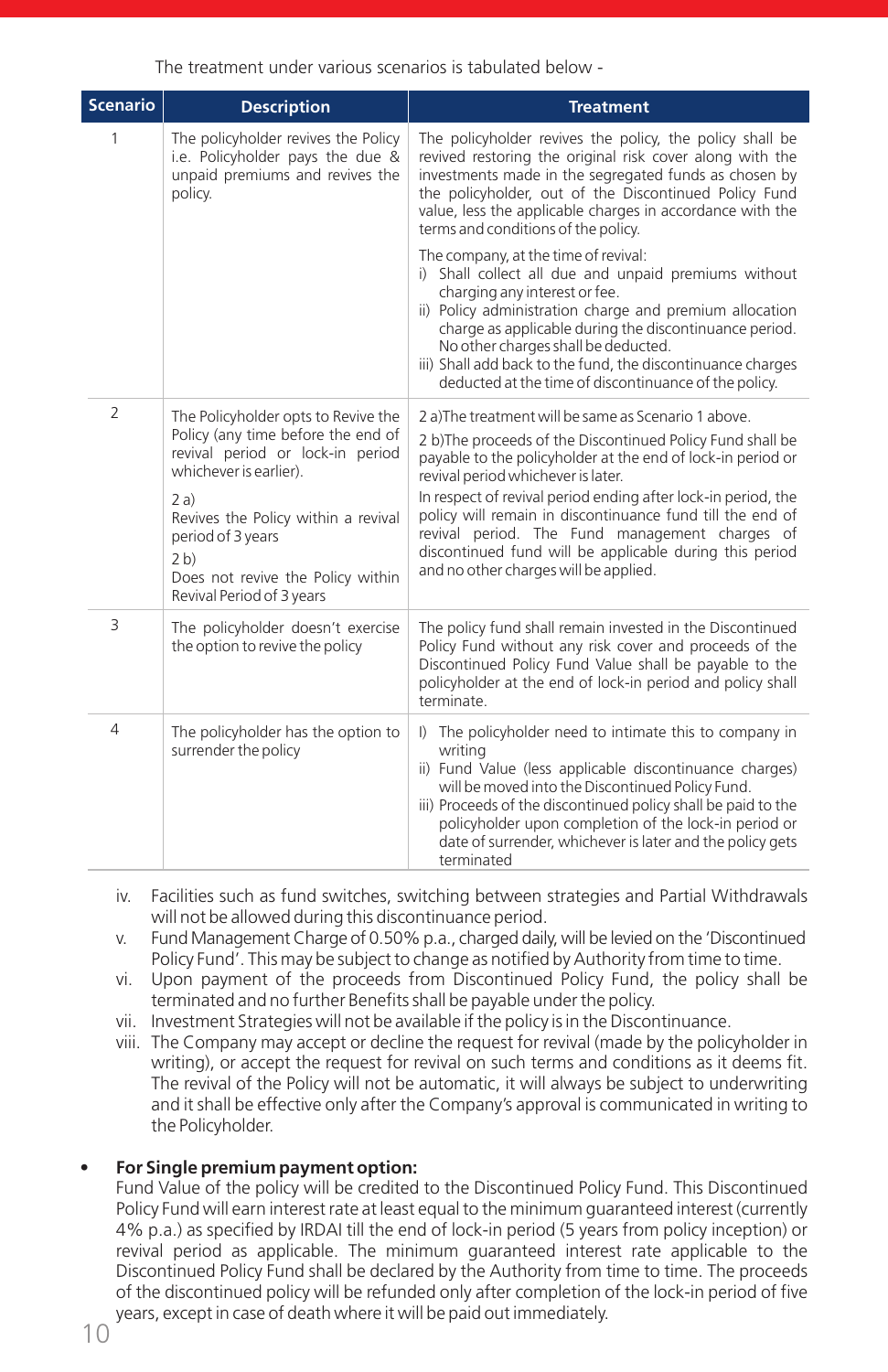Fund management charges can be deducted from this fund during this period. Further, no risk cover shall be available on such policy during the discontinuance period. Facilities such as fund switches, strategies and Partial Withdrawals will not be allowed during this discontinuance period.

#### **Discontinuance on or after the completion of five Policy years:**

#### **Regular & Limited Pay Policies:**

i. If premiums are not paid within the stipulated grace period, the policy shall be converted to Reduced Paid-Up policy with the reduced paid-up sum assured i.e. Original Sum Assured \* (Total Number of Premiums Paid / Original Number of Premium Payable during the Policy Term) The policy shall continue to be in reduced paid-up status until the end of revival period. All charges shall be deducted during the revival period. The mortality charge, during the period the policy is in reduced paid up status, shall be deducted based on the reduced paid up sum assured.

- ii. On such discontinuance, company shall communicate the status of the policy to the policyholder within 3 months of the first unpaid premium and provide the following options :
	- Option 1: Revive the policy within the revival period of 3 years
	- Option 2: Complete withdrawal of the policy

The treatment under various scenarios is tabulated below -

| <b>Scenario</b> | <b>Description</b>                                                                                                                                                                                                                                                                                                                                  | <b>Treatment</b>                                                                                                                                                                                                                                                                                                                                                                                                                              |
|-----------------|-----------------------------------------------------------------------------------------------------------------------------------------------------------------------------------------------------------------------------------------------------------------------------------------------------------------------------------------------------|-----------------------------------------------------------------------------------------------------------------------------------------------------------------------------------------------------------------------------------------------------------------------------------------------------------------------------------------------------------------------------------------------------------------------------------------------|
| 1               | The policyholder revives the Policy<br>i.e. Policyholder pays the due &<br>unpaid premiums and revives the<br>policy.                                                                                                                                                                                                                               | The policy shall be revived by payment of due and unpaid<br>premiums without paying any interest or fee. However,<br>the premium allocation charges shall be deducted on<br>revival (if applicable)<br>The company, at the time of revival:<br>I. Shall collect all due and unpaid premiums under base<br>plan without charging any interest or fee.<br>ii. Premium allocation charge as applicable.<br>iii. No other charges shall be levied |
| 2               | The Policyholder opts to Revive the<br>Policy i.e. chooses Option 1. The<br>policyholder may revive the policy<br>any time before the end of revival<br>period.<br>2a)<br>Revives the Policy within a period<br>of 3 policy years from the date of<br>first unpaid premium<br>2 <sub>b</sub><br>Does not revive the Policy within<br>Revival Period | 2 a) The treatment will be same as Scenario 1.<br>2 b)The policy shall continue to be in reduced paid-up<br>status. The Fund Value shall be payable to the policyholder<br>at the end of revival period and the policy shall terminate                                                                                                                                                                                                        |
| 3               | The Policyholder doesn't exercises<br>any options mentioned in the<br>communication letter                                                                                                                                                                                                                                                          | The policy shall continue to be in reduced paid up status.<br>At the end of the revival period, the proceeds of the policy<br>fund shall be paid to the policyholder and the policy shall<br>terminate.                                                                                                                                                                                                                                       |
| $\overline{4}$  | The Policyholder opts for<br>Complete withdrawal of the policy<br>i.e. chooses Option 2.                                                                                                                                                                                                                                                            | The proceeds of the fund value as on date of withdrawal<br>shall be payable immediately and policy shall terminate.                                                                                                                                                                                                                                                                                                                           |
| 5               | The policyholder has the option to<br>surrender the policy                                                                                                                                                                                                                                                                                          | The proceeds of the fund value as on date of surrender<br>shall be payable immediately and policy shall terminate.                                                                                                                                                                                                                                                                                                                            |
| iii.<br>iv.     | at the end of policy term.                                                                                                                                                                                                                                                                                                                          | In case, Maturity falls within the three-year revival period, the fund value shall be payable<br>Facilities such as fund switches, switching between strategies, partial withdrawal, fresh<br>assignment and Nomination will be available during Reduced Paid-up status<br>المستحدث والمستحدث المستوقف والمتحال والمتحال المتحال والمتحال والمستحدث والمتحال والمستحدث والمستحدث والمستحدث                                                    |

- Investment Strategies will be available if the policy is in Reduced Paid-Up
- vi. Survival Units will not be credited during Reduced Paid-Up status. On revival of the Policy, Survival Units applicable (if any) during Reduced Paid-Up period will be credited.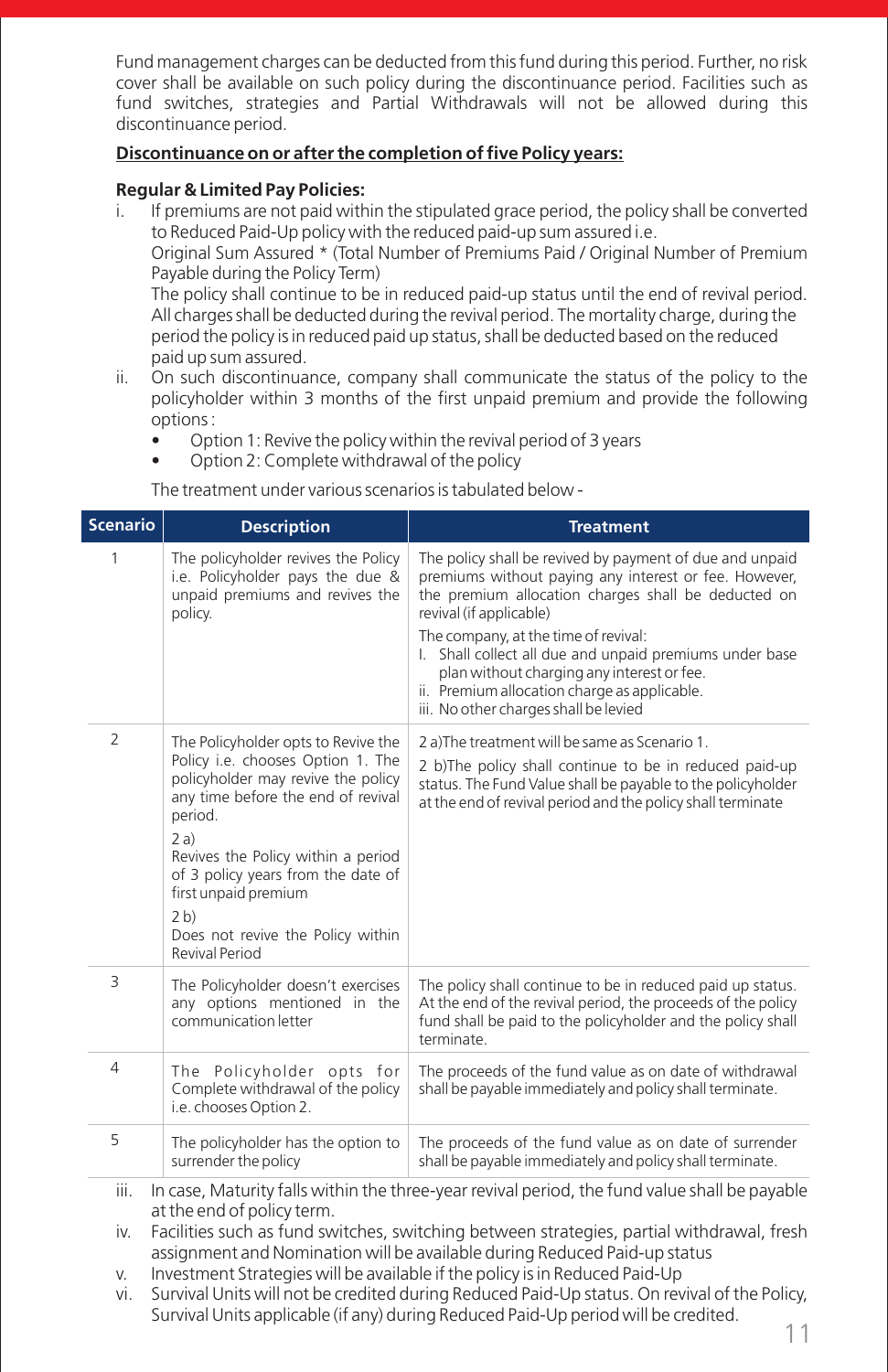**• For Single premium payment option:** Policy terminates and the proceeds i.e. the Fund Value in Main and Top-Up Account (if any) will become payable immediately

#### **Plan benefit in case of death of the Life Insured within the lock-in period:**

Proceeds of the Discontinued Policy Fund (which is subject to a minimum interest rate specified by Insurance Regulatory and Development Authority (IRDAI), till the date of intimation of death, will be paid immediately.

#### **Death of the Life Insured in case of Discontinuance after Lock-in period:**

The policy will be converted to Reduced Paid-up at the end of grace period upon nonpayment of due premium. Once the policy is converted into Reduced paid-up, death benefit under the plan shall be based on Reduced Paid-Up Basic Sum Assured instead of Basic Sum Assured as defined below:

#### **Highest of:**

- **•** Reduced Paid-Up Basic Sum Assured less applicable partial withdrawal amount from Main Account (if any), or
- **•** Fund Value in Main Account, or
- **•** 105% of the total Premiums paid up to the date of death less applicable partial withdrawal amount from Main Account (if any),

#### **Plus**

in respect of each Top-Up Premium paid (if any), highest of:

- **•** Top-Up Sum Assured, or
- **•** Fund Value of Top-Up Account, or
- **•** 105% of the total Top-Up Premium paid

#### **Discontinued Policy Fund**

In case of discontinuance during first five policy years, funds will be transferred to Discontinued Policy Fund. The details of the Fund are as follows:

| <b>Fund Options</b>                                               | <b>Investment Objective</b>                                                                                               | <b>Risk-Return</b><br>Profile | <b>Investment</b><br><b>Pattern</b>                               |
|-------------------------------------------------------------------|---------------------------------------------------------------------------------------------------------------------------|-------------------------------|-------------------------------------------------------------------|
| Discontinued Policy Fund<br>(ULIF-050-23/03/11-<br>DISPOLFND-107) | Aims to provide secure returns<br>to policies in the discontinued<br>state, by investing in low-risk<br>debt instruments. | Secure                        | Money market: 0% to 40%;<br>Government securities: 60% to<br>100% |

**Note:** The asset categories under the Discontinued Policy Fund may vary in future in line with relevant IRDAI regulations / circular

#### **8. Availability of Unit Statement :**

The policyholder may check the Unit Statement in D02 format available on the Online Policy Manager (OPM) using the prescribed link: https://customer.kotaklifeinsurance.com/CP/Login opm.aspx. In order to view the Unit Statement, the Policyholder has to register on Online Policy Manager to generate the Login ID and Password.

#### **9. Policy Revival**

This is applicable only for Regular and Limited premium payment option. Policyholder shall have the right to revive a discontinued policy within three years from the date of first unpaid premium.

Policy shall be revived restoring the risk cover along with the investments made in the segregated funds as chosen by the policyholder. All benefits will be reinstated on revival, subject to underwriting. The outstanding premium paid less the applicable allocation & admin charges along with Discontinued Policy Fund value with discontinuance charge reversed will be used for purchasing the units of the segregated fund(s).

#### **10. Increase / Decrease of Sum Assured**

Increase / Decrease in Sum Assured are allowed as alteration only at policy anniversaries. Increase of basic Sum Assured is allowed without any increase in premium, subject to underwriting and maximum Sum Assured levels. Decrease of basic Sum Assured is allowed without any decrease in premium, subject to underwriting and minimum Basic Sum Assured levels. Alteration charges will be collected separately upfront.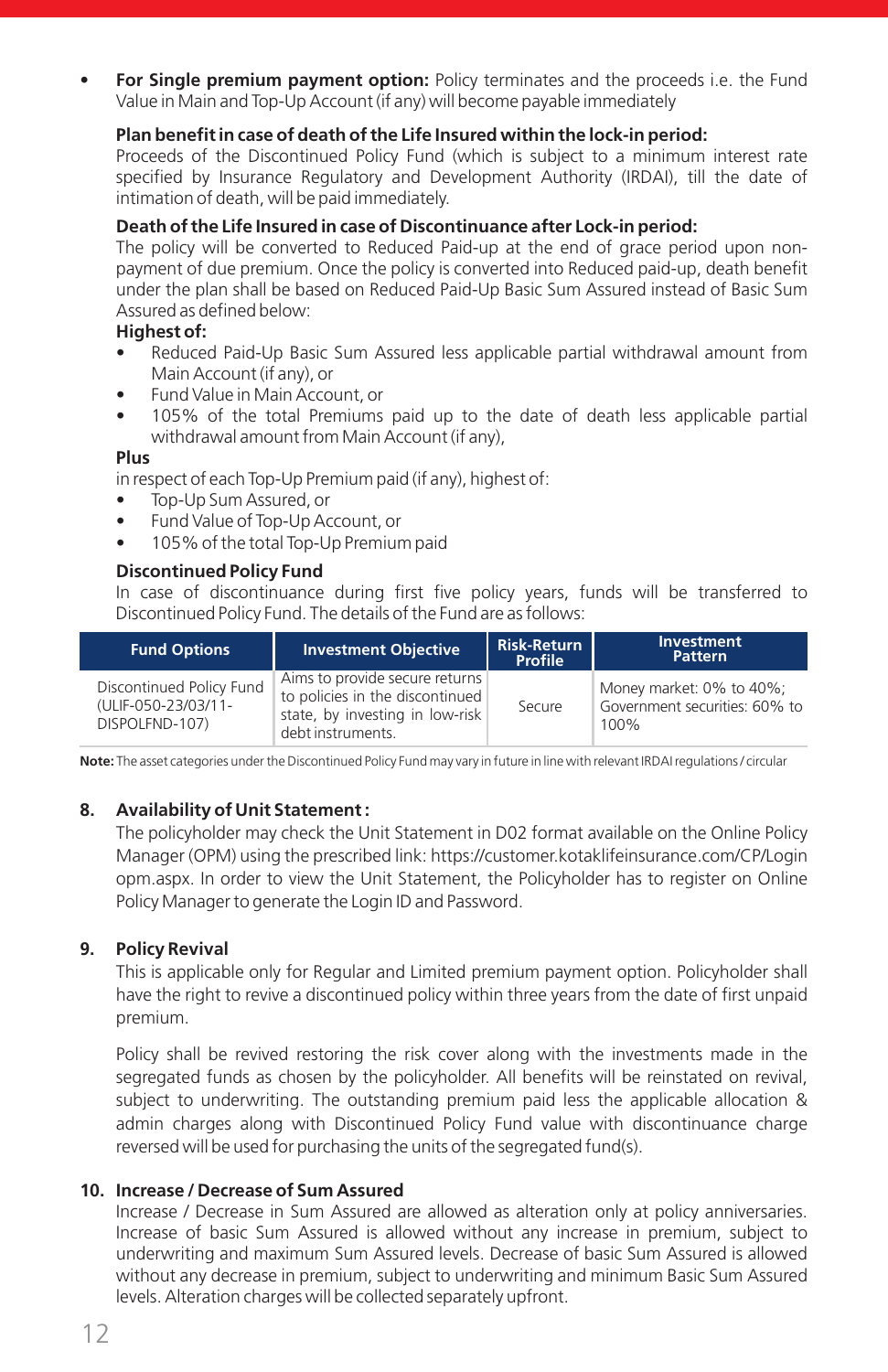### **11. Settlement Option**

This plan provides the Policyholder 3 options of taking the maturity proceeds by way of preselected periodic installments (yearly, half-yearly and quarterly only) and this should be intimated to the company within 3 months prior to the date of maturity. The three options are:

- Entire maturity proceeds as an immediate payout in one go OR
- Part of the maturity proceeds as a lump sum and part as installments OR
- Whole amount as installments

At the end of Settlement Period, the balance in the Main Account and Top-Up Account(s), if any will be paid out as one lump sum and the policy will cease thereafter.

- The installments can be taken over a maximum period of 5 years and the first instalment shall be paid immediately on maturity.
- On selecting the Settlement Option, the number of units to be liquidated to meet each payment shall depend on the respective fund NAVs as on the date of each payment. Partial withdrawals and switches are not allowed during this period.
- During the settlement period, the investment risk in the investment portfolio is borne by the policyholder.
- If the Policyholder requests for pre-closure or Fund Value is insufficient to pay the desired amount of installment during the settlement period (due to volatility in the market or due to charges), then the balance Fund Value will be payable and the policy will be terminated without levying any other charges.
- Switching between the funds will be allowed during the settlement period.
- Partial withdrawals and Top-Ups will not be allowed during the settlement period.
- In case of death of life insured during Settlement period, higher of 105% of total premiums paid or balance Fund Value shall be paid immediately in lump sum and the policy ceases. No other benefit is provided during Settlement Period
- No other charges except Mortality Charges, Fund Management Charge, Switching Charge and the applicable taxes (currently Goods and Services Tax and Cess) are levied during this period.

#### **12. Fund NAV's**

NAV of a fund is calculated and published in financial newspapers on each business day. Net Asset Value (NAV) of a Unit Linked Fund shall be calculated as follows:

(Market Value of investment held by the fund + Value of any Current Assets – Value of Current Liabilities & Provisions, if any)

Number of Units existing at Valuation Date (before creation / redemption of Units)

- The current cut-off time is 3:00 p.m. which may vary from time to time as per IRDAI quidelines
- Transaction requests (including renewal premiums switches, etc.) by way of local cheques, demand draft, received before the cut-off time will be allocated the same day's closing NAV and the ones received after the cut-off time will be allocated the next day's closing NAV
- Where premiums are paid by outstation cheques or demand drafts, the closing NAV of the day on which cheque / demand draft is credited shall be applicable
- Premiums received in advance will be allocated on the scheduled due dates. No interest will be payable.

#### **13. Maximum Charge Level**

Kotak Life Insurance reserves its right to impose charges not beyond the level mentioned below (subject to IRDAI approval):

The miscellaneous, partial withdrawal and switching charges may be increased to a maximum of  $\bar{\tau}$  500. Mortality charges are guaranteed for the term of the policy.

#### **14. Nomination & Assignment**

Nomination will be allowed under the plan as per Section 39 of the Insurance Act, 1938. Fresh nomination (if applicable) shall be made by an endorsement on the policy and by communicating the same in writing to the Company.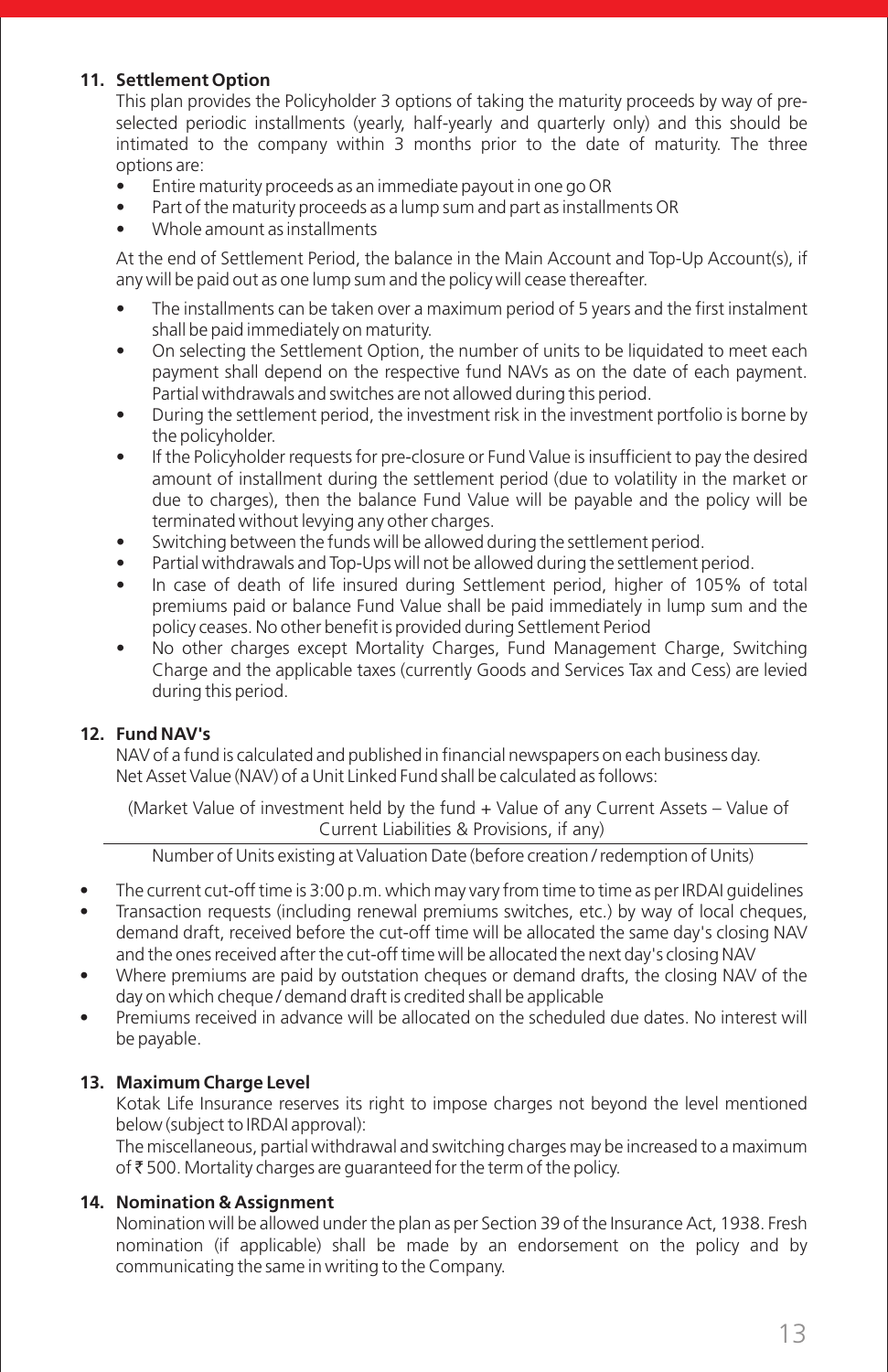Assignment is allowed in this plan as per Section 38 of the Insurance Act, 1938. It may be made by an endorsement upon the policy itself or by a separate instrument signed in either case by the assignor specifically stating the fact of Assignment and duly attested. Such Assignment shall be operative as against the Company effective from the date that the Company receives a written notice of the Assignment and on confirmation of record of such Assignment. Partial assignment of policy is not allowed.

#### **15. Free Look Provision**

The Policyholder is offered 15 days free look period (except electronic policies and policies sold through Distance Marketing\* mode – which will have 30 days), from the date of receipt of this policy document. During this period the Policyholder may choose to reconsider his/her decision to hold this policy, or may choose to return the same, stating the reasons thereof within the said 15 days /30 days. If the Policyholder chooses to return the Policy, he/she shall then be entitled to a refund of the Fund Value on the date of cancellation plus the nonallocated premium (if any) plus any charge deducted by cancellation of units, after deducting proportionate risk charges, stamp duty, cost of medical examination, if any, and other expenses. In addition to the above, Free Look Provision as per the base Policy is also applicable on the Rider policy, if any. The Rider, if any, stands cancelled when the Free Look Provision of the base Policy is exercised. A Policy once returned shall not be revived, reinstated or restored at any point of time and a new proposal will have to be made for a new Policy.

\*Distance Marketing includes every activity of solicitation (including lead generation) and sale of insurance products through the following modes: (i) Voice mode, which includes telephone calling (ii) Short Messaging service (SMS) (iii) Electronic mode which includes email, internet and interactive television (DTH)(iv) Physical mode which includes direct postal mail and newspaper & magazine inserts and (v) Solicitation through any means of communication other than in person.

#### **16. General Exclusions**

- In the event of the Life Insured committing suicide within 12 months from the date of commencement of risk of the policy or from the date of revival of the Policy, the nominee or the beneficiary of the policyholder shall be entitled to the Fund Value in the Main Account and Top-Up Account, if any, as available on the date of intimation of death.
- In the event of the Life Insured committing suicide within 12 months of the date of revival of the policy, when the revival is done within 6 months from the date of discontinuance, Suicide Exclusion shall not be applicable and the Death Benefit under the product shall be payable.
- In case of suicide within 12 months of the date of revival, when the revival is done after 6 months from the date of discontinuance, only the fund value in the Main Account and Top-Up Accounts, if any, available as on the date of intimation of death are payable.
- In the event of the Life Insured committing suicide within one year of the date of payment of a Top-Up Premium, only the fund value in the Top-Up Account as on the date of intimation of death is payable in respect of that Top-Up premium. For all other Top-Up premiums (outside the suicide exclusion period), the applicable Top-Up Sum Assured would be payable.
- Any charges other than Fund Management recovered subsequent to the date of death shall be added back to the fund value as available on the date of intimation of death.

#### **17. Goods and Services Tax and Cess**

Goods and Services Tax and Cess, as applicable shall be levied on all applicable charges as per the prevailing tax laws and/or any other laws. In case of any statutory levies, cess, duties etc., as may be levied by the Government of India from time to time, the Company reserves its right to recover such statutory charges from the policyholder(s) by deduction from the Fund Value .

#### **18. Loans**

Loans are not allowed under this plan.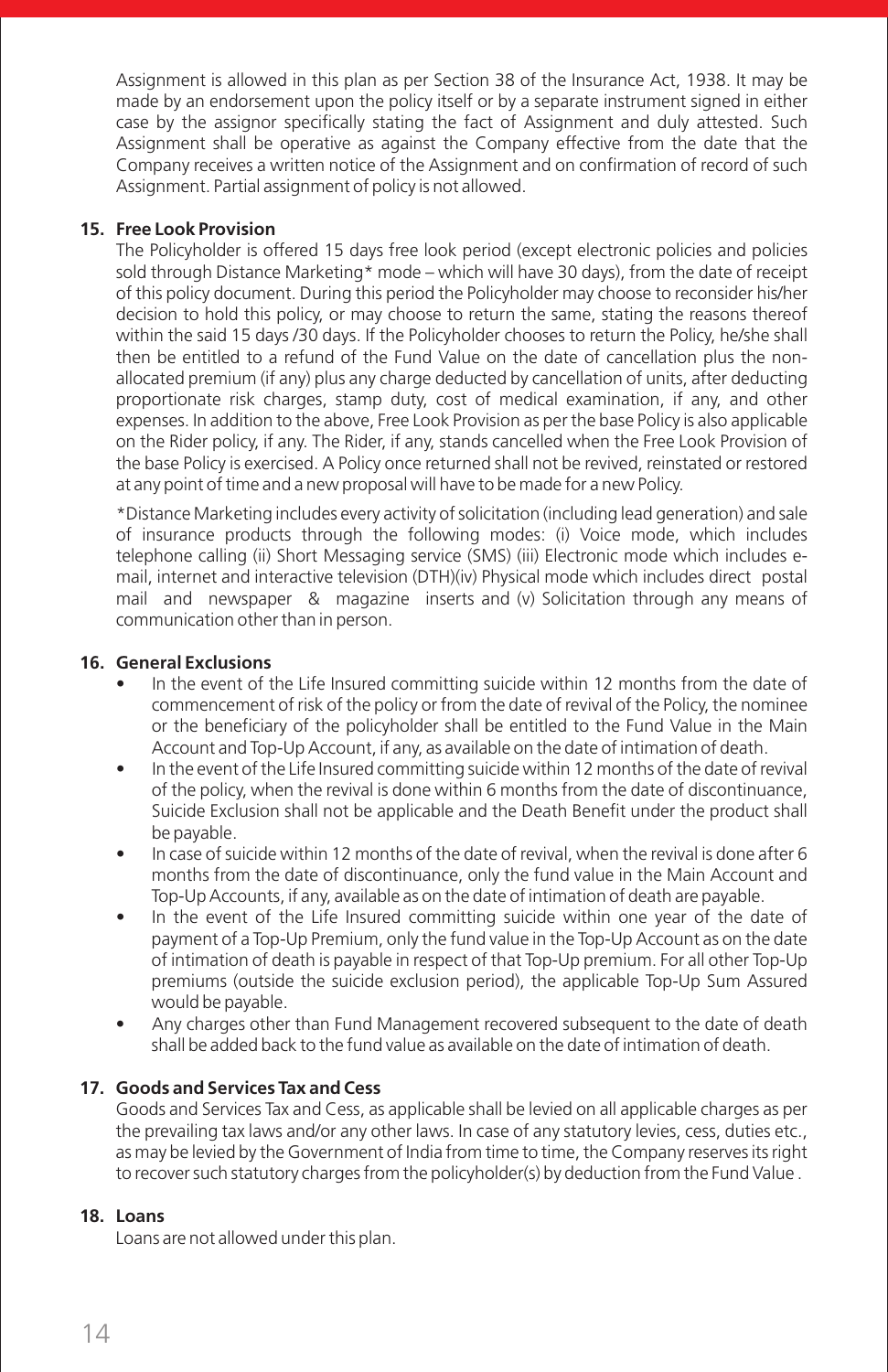# **RISK FACTORS**

- Unit Linked Life Insurance products are different from the traditional insurance products and are subject to the risk factors.
- The premium paid in Unit Linked Life Insurance policies are subject to investment risks associated with capital markets and the NAVs of the units may go up or down based on the performance of fund and factors influencing the capital market and the insured is responsible for his/her decisions.
- Kotak Mahindra Life Insurance Company Ltd. is only the name of the Insurance Company and Kotak Invest Maxima is only the name of the unit linked life insurance contract and does not in any way indicate the quality of the contract, its future prospects or returns. The various funds offered under this contract are the names of the funds and do not in any way indicate the quality of these plans, their future prospects and returns.
- The funds offered under this contract are the name of the funds and do not in any way indicate the quality of these plans, their future prospects and returns.
- The past performance of other Funds of the Company is not necessarily indicative of the future performance of the funds.
- Please know the associated risks and the applicable charges (along with the possibility of increase in charges), from your Insurance Agent or Corporate Agent / Insurance Broker or policy document of the insurer.

#### **Extract of Sections 41 of the Insurance Act, 1938 as amended from time to time states:**

- (1) No person shall allow or offer to allow, either directly or indirectly, as an inducement to any person to take or renew or continue an insurance in respect of any kind of risk relating to lives or property in India, any rebate of the whole or part of the commission payable or any rebate of the premium shown on the policy, nor shall any person taking out or renewing or continuing a policy accept any rebate, except such rebate as may be allowed in accordance with the published prospectuses or tables of the insurer:
- (2) Any person making default in complying with the provisions of this section shall be liable for a penalty which may extend to ten lakh rupees.

#### **Extract of Section 45 of the Insurance Act, 1938 as amended from time to time states:**

Fraud, Misrepresentation and Forfeiture would be dealt with in accordance with provisions of Section 45 of the Insurance Act, 1938 as amended from time to time.

Please visit our website for more details:

"https://insurance.kotak.com/assets/images/uploads/why\_kotak/section38\_39\_45\_of\_insur ance\_act\_1938.pdf"